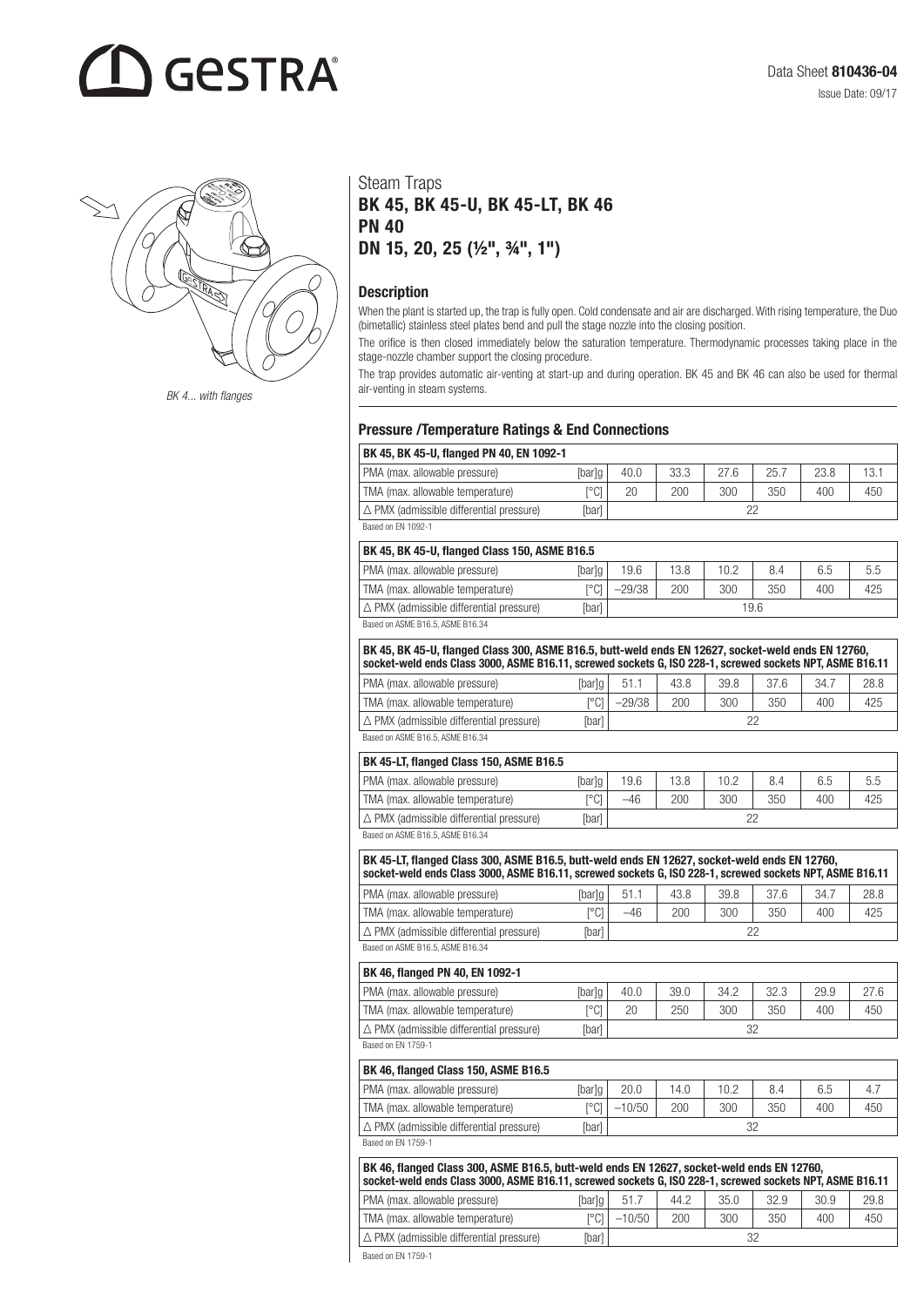### Materials

| <b>Type</b>                     | <b>BK 45, BK 45-U</b> |               |  |  |  |  |  |
|---------------------------------|-----------------------|---------------|--|--|--|--|--|
| <b>Designation</b>              | DIN / EN              | <b>ASME</b>   |  |  |  |  |  |
| Body and cover                  | 1.0460                | A105          |  |  |  |  |  |
| Hexagon-head cap screws         | 1.7225<br>A193 B7     |               |  |  |  |  |  |
| Gasket                          |                       | Graphite/CrNi |  |  |  |  |  |
| Regulator with Duo steel plates | Stainless steel       |               |  |  |  |  |  |
| Other internals                 | High-grade steels     |               |  |  |  |  |  |

| <b>Type</b>                     | <b>BK 45-LT</b>   |
|---------------------------------|-------------------|
| <b>Designation</b>              | <b>ASME</b>       |
| Body and cover                  | SA350 LF2         |
| Hexagon-head cap screws         | A193 B7           |
| Gasket                          | Graphite/CrNi     |
| Regulator with Duo steel plates | Stainless steel   |
| Other internals                 | High-grade steels |

| <b>Type</b>                     | <b>BK46</b>     |                   |  |  |  |  |  |  |
|---------------------------------|-----------------|-------------------|--|--|--|--|--|--|
| <b>Designation</b>              | DIN / EN        | ASME equivalent*  |  |  |  |  |  |  |
| Body and cover                  | 1.5415          | A182 F1           |  |  |  |  |  |  |
| Hexagon-head cap screws         | 1.7225          | A193 B7           |  |  |  |  |  |  |
| Gasket                          |                 | Graphite/CrNi     |  |  |  |  |  |  |
| Regulator with Duo steel plates | Stainless steel |                   |  |  |  |  |  |  |
| Other internals                 |                 | High grade steels |  |  |  |  |  |  |

\*) ASTM material similar to EN material. Observe different physical and chemical properties!

Component Parts BK 45, BK 45-U, BK 45-LT BK 46

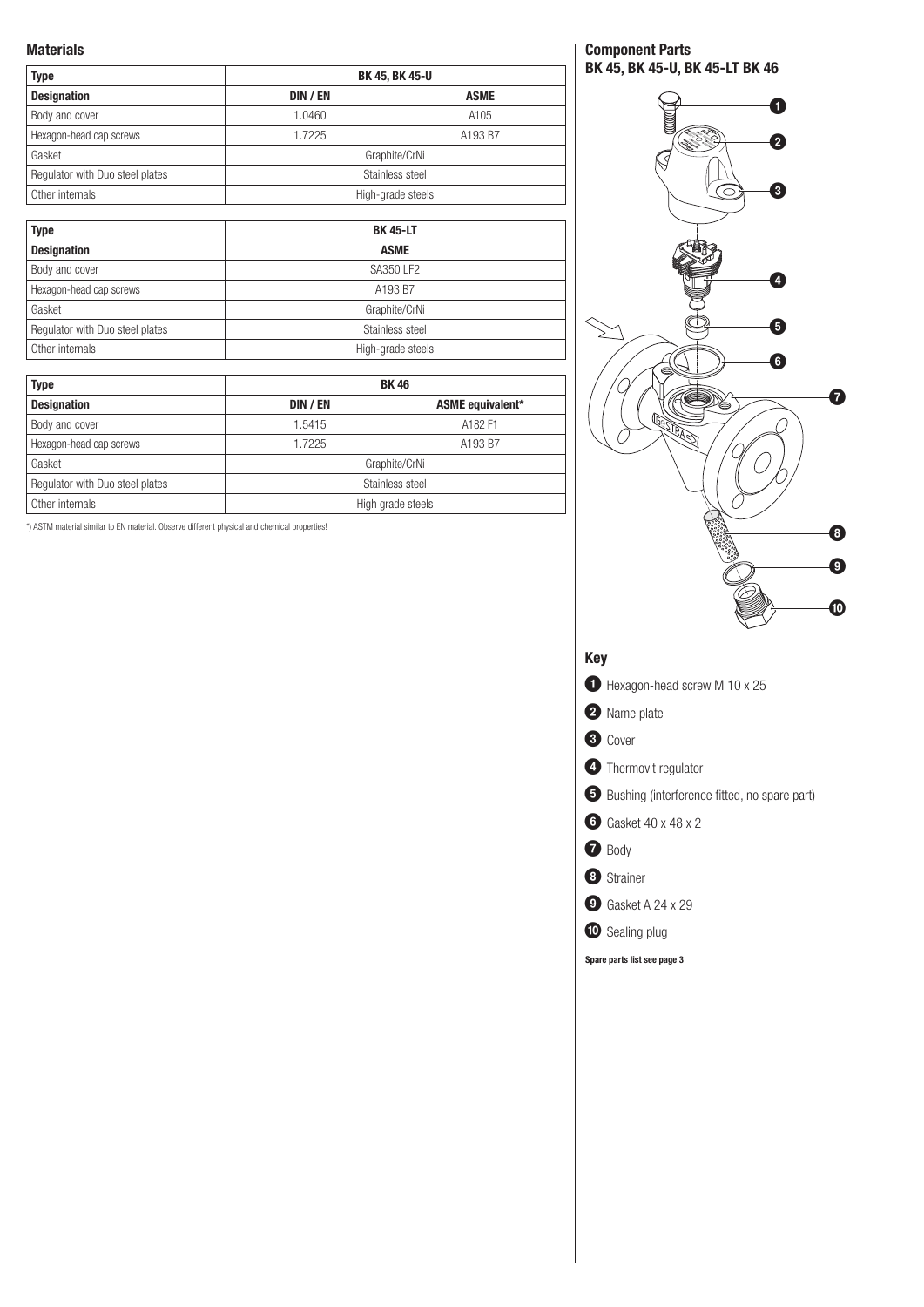

## BK 45, BK 45-U, BK 45-LT, BK 46  $\overline{D}$

### Dimensions Weights and dimensions for traps with flanged ends

| Type                                      | <b>Flanged</b><br>to | EN 1092-1<br>PN 40 |      |      | ASME B 16.5<br>Class 150 |      |       | <b>ASME B 16.5</b><br>Class 300 |       |                 |
|-------------------------------------------|----------------------|--------------------|------|------|--------------------------|------|-------|---------------------------------|-------|-----------------|
|                                           | DN                   | 15                 | 20   | 25   | 15                       | 20   | 25    | 15                              | 20    | 25              |
|                                           |                      | $\frac{1}{2}$ "    | 3/4" | 4 11 | $\frac{1}{2}$            | 3/4" | 4.0   | $\frac{1}{2}$ "                 | 3/4"  | 1 <sup>11</sup> |
| BK 45, BK 45-U,<br><b>BK 45-LT, BK 46</b> | $D$ [mm]             | 95                 | 105  | 115  | 88.9                     | 98.4 | 107.9 | 95.2                            | 117.5 | 123.8           |
|                                           | [mm]                 | 50                 | 150  | 160  | 150                      | 150  | 160   | 150                             | 150   | 160             |
|                                           | [kg]                 | 3.7                | 4.3  | 4.8  | 3.7                      | 4.3  | 4.8   | 3.7                             | 4.3   | 4.8             |

### Weights and dimensions for traps with butt-weld ends

| <b>Type</b>                               | Butt-weld ends |                   | EN 12627          | to   Edge form to ISO 9692, code number 1.3 | ASME B 16.25<br>ASME B 36.10 |                   |                   |  |
|-------------------------------------------|----------------|-------------------|-------------------|---------------------------------------------|------------------------------|-------------------|-------------------|--|
|                                           | DN             | 15                | 20                | 25                                          | 15                           | 20                | 25                |  |
|                                           |                | $1/2$ "           | $3/4$ "           | 411                                         | $1/2$ "                      | $3/4$ "           | 1"                |  |
| BK 45, BK 45-U,<br><b>BK 45-LT, BK 46</b> | for pipe       | $21.3 \times 2.0$ | $26.9 \times 2.3$ | $33.7 \times 2.6$                           | $21.3 \times 2.8$            | $26.7 \times 2.9$ | $33.4 \times 3.4$ |  |
|                                           | [mm]           | 200               | 200               | 200                                         | 200                          | 200               | 200               |  |
|                                           | [kg]           | 2.5               | 2.5               | 2.5                                         | 2.5                          | 2.5               | 2.5               |  |

Butt-weld ends for other pipe sizes available on request.

### Weights and dimensions for traps with socket-weld ends

| Socket-weld<br><b>Type</b><br>ends to |      | DIN EN 12760, ASME B 16.11 Class 3000 |                     |      |  |
|---------------------------------------|------|---------------------------------------|---------------------|------|--|
| BK 45, BK 45-U,<br>BK 45-LT, BK 46    | DN   | 15                                    | 20                  | 25   |  |
|                                       |      | 1/2"                                  | $3/4$ <sup>11</sup> | 4 !! |  |
|                                       | [mm] | 95                                    | 95                  | 95   |  |
|                                       | [kg] | クク                                    |                     | 2.0  |  |

### Weights and dimensions for traps with screwed sockets

| Screwed sockets<br><b>Type</b><br>to |      | BSP: ISO 228-1, NPT: ASME B 16.11 |                 |     |  |
|--------------------------------------|------|-----------------------------------|-----------------|-----|--|
| BK 45, BK 45-U,<br>BK 45-LT, BK 46   | DN   | 15                                | 20              | 25  |  |
|                                      |      | $\frac{1}{2}$ "                   | $\frac{3}{4}$ " | 4.8 |  |
|                                      | [mm] | 95                                | 95              | 95  |  |
|                                      | [kg] | 2.2                               |                 | 2.0 |  |

### Withdrawal<br>distance Withdrawal Å Å 70 88 70 88  $\overline{C}$ Withdrawal  $\frac{1}{30}$   $\frac{1}{30}$   $\frac{1}{30}$   $\frac{1}{30}$   $\frac{1}{30}$   $\frac{1}{30}$   $\frac{1}{30}$   $\frac{1}{30}$   $\frac{1}{30}$   $\frac{1}{30}$   $\frac{1}{30}$   $\frac{1}{30}$   $\frac{1}{30}$   $\frac{1}{30}$   $\frac{1}{30}$   $\frac{1}{30}$   $\frac{1}{30}$   $\frac{1}{30}$   $\frac{1}{30}$   $\frac{1}{30}$  L

96

### Spare Parts



| Item                        | <b>Designation</b>                  | <b>Stock code</b><br>BK 45, BK 45-LT | <b>Stock code</b><br><b>BK 45-U</b> | <b>Stock code</b><br><b>BK46</b> |
|-----------------------------|-------------------------------------|--------------------------------------|-------------------------------------|----------------------------------|
| $\mathbf{0}$ / $\mathbf{0}$ | Thermovit regulator, gasket         | 375234                               | 375235                              | 375464                           |
| 800                         | Strainer set, cpl.                  | 375113                               | 375113                              | 375113                           |
| 6                           | Gasket*) 40 x 48 x 2, graphite      | 375159                               | 375159                              | 375159                           |
| <b>g</b>                    | Gasket*) A 24 x 29, stainless steel | 375162                               | 375162                              | 375162                           |

\*) 50 pcs. For smaller quantities please contact your local dealer.